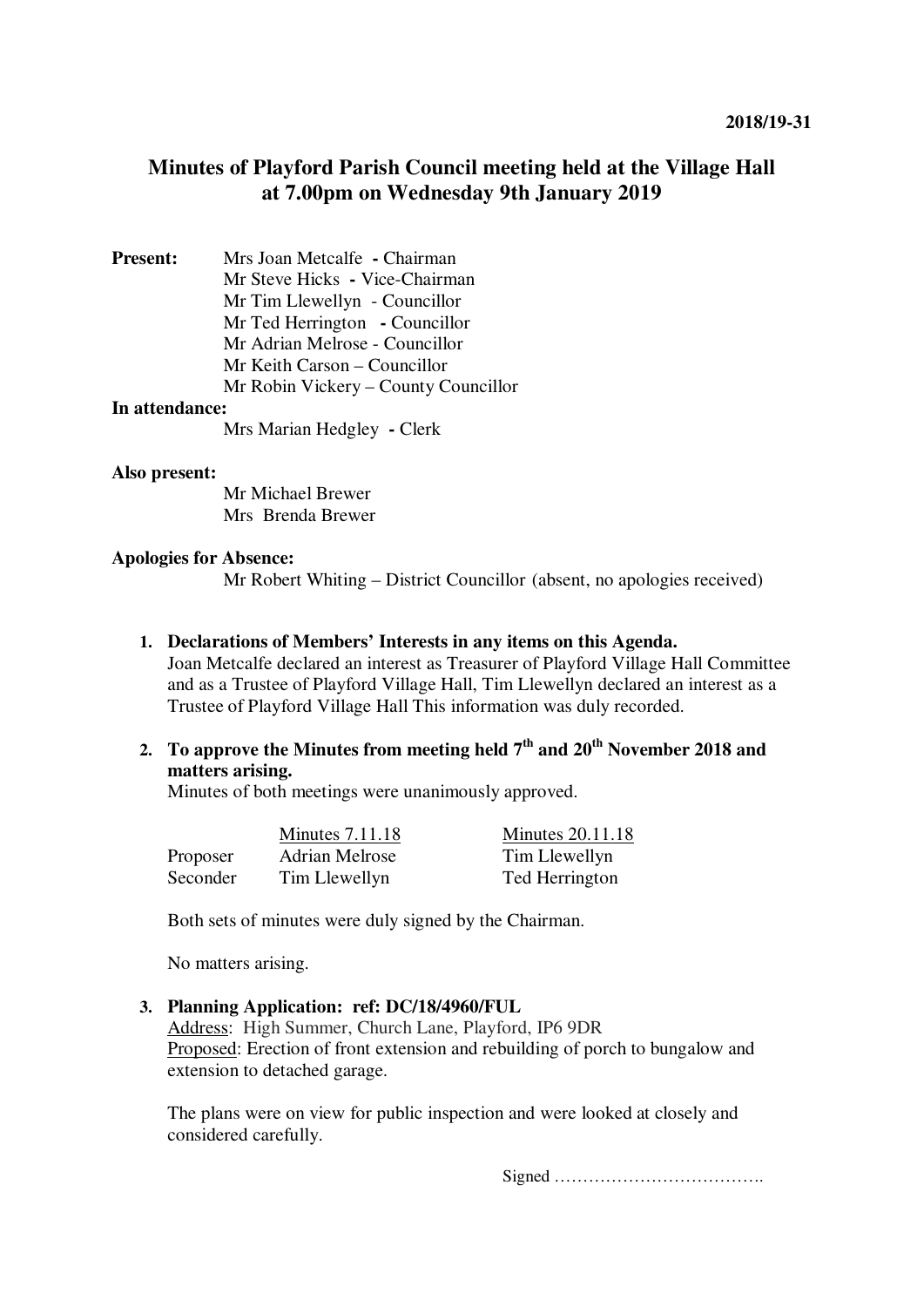The applicant, Mr Michael Brewer explained the reason for the extension to the front of the house is that the current 1970's style window was making the house cold and that the present porch is in a bad state. Also an extra bathroom is required. The garage needs re-roofing so it seemed a good time to get it all done. Not much change will be seen when viewing the house from the front.

No objections were received and the neighbours all seem happy with the plans.

Joan Metcalfe proposed acceptance of the plans and this was seconded by Tim Llewellyn.

## **4. Action Log Review**

**AP93- Unregistered FP from C330 – C3311** Clerk to chase as no progress on this since Nov 2016 (when we were told it could take a very long time).

**AP115 - Silt build up at Church Road end of C324 and persistently blocked drains**– Robin Vickery's advice was sought as no real progress has been made with this. He agreed to arrange a site meeting with Highways' community warden Paul Gant to view the problems of inadequate signage showing priority of rights of way and also the silt build-up and drainage problems on the C324

**AP131 – Water constantly tricking down FP No 7 between Church Lane & Spring Meadow** – no progress made on this, Highways could not provide an update. Clerk to enquire whether Frith Blake Consulting have made any further input.

**AP135 - Ongoing problems with FP's 1, 3 & 20** –Debbie Adams is to be contacted as landowners have failed to carry out work which was agreed on FP's 1 & 3, the clerk is currently awaiting a call-back from her. FP 1 is extremely difficult to traverse due to a very soggy section in the middle of the route plus the fact that the electric fence is too close to the hedge and FP 3 still needs a broken drain to be fixed. Robin Vickery will also make contact with Debbie to reinforce the need for some action.

**AP137 - Overhanging hedge encroaching onto highway in Church Lane.** Still awaiting a report following visit from community warden.

For more details see Action Log appended at end of the Minutes.

## **5. County Councillor's report**

Robin reported that since her installation as Highways' manager, Mary Evans has set up a review of Highways services regarding road repairs and fixing of potholes etc. The review had shown that of days allocated to pothole repairs, only half the time was taken up by mending potholes, the rest being used by travelling to and from sites, loading and emptying lorries and cleaning equipment after use. This must be redressed.

Signed ………………………………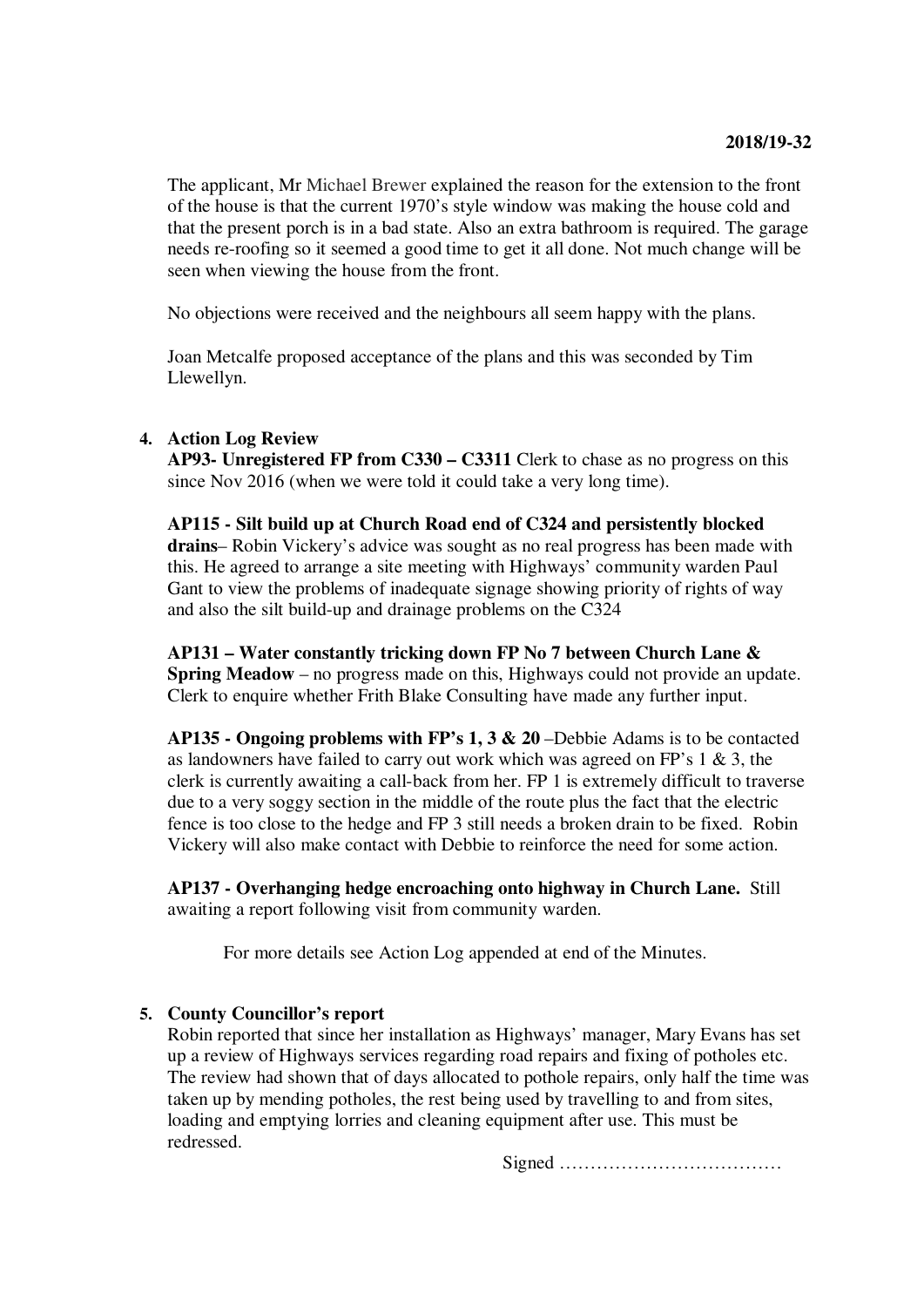The procedure for diversions and closing of roads has also been looked at as this has increased by 20% in recent years. A community self-help team is to be set up to advise parish councils on how to address problems such as road repairs themselves. £9.6m has been allocated to SCC for fixing roads but this has to be used up by March 2019 as any outstanding balance will have to be repaid.

Robin is now on the Scrutiny Committee – he reported that CAB funding is to be severely cut in Suffolk despite them providing such a vital service, but that enough protests had been received from various sources to result in an agreement to spread these cuts over two years to lessen the impact. Apparently the CAB has large reserves to fall back on but they are being directed to other funding sources so that they can still continue to operate at the same level.

It has been decided that the new centre for the Suffolk Record Office is to be in Ipswich (currently there are offices in Ipswich, Lowestoft and Bury St Edmunds). The new Ipswich centre will have full archive accreditation.

**6. District Councillor's report -** there was no District Councillor's report.

## **7. Finance**

- o Reporting & authorisation of cheques/online payments: HMRC -chq no. 804 £277.60 Tax Q3 on Clerk's salary
- o Bank Balances:

Current a/c £10761.92 NS&I £3351.82

Steve Hicks reconciled the budget figures with the Bank statement and initialled both. Budget for 2018-2019 was discussed and agreed unanimously to be on track.

o NALC recommendation for increase in Clerk's salary.

The Clerk's salary is to be increased by 33p per hour in line with NALC's recommendation. Acceptance proposed by Joan Metcalfe and seconded by Tim Llewellyn.

o Set Precept

After discussion and reference to forecast budget figures it was agreed to keep the Precept request for 2019/20 at £7500, the same level as the previous year, despite recommendation by the Clerk/RFO that this should be raised by £500 to cover increasing costs.

Signed …………………………….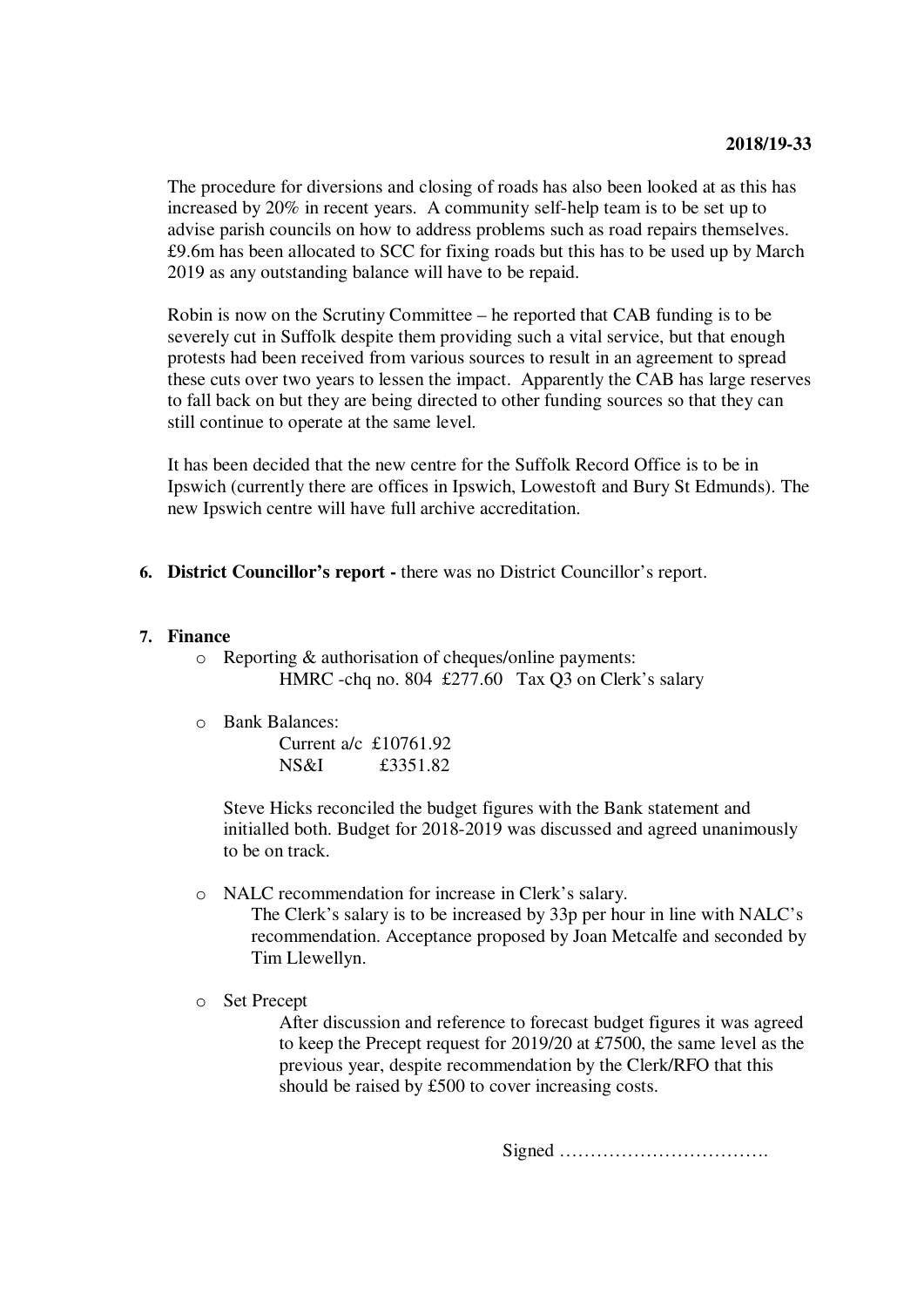## **8. Highways issues**

County Councillor Robin Vickery has agreed to pay for two new grit bins out of his Locality budget for the current year. Positioning has to be agreed with SCC Highways and application must be made online to the Environmental Management Team – this must be decided on by mid-March to enable funds to be released from this year's budget. Proposed locations are at the junction of Church Road and Hill Farm Road and at the top of the hill in Church Road to the left of the double gates to the Churchyard. Agreement must be sought from residents and the Churchwarden.

## **9. Neighbourhood Plan – update**

SWT's wildlife report on Playford was completed just before Christmas and is appended at the end of these minutes. Councillors all agreed it is an extremely comprehensive report and should prove a very useful part of the Neighbourhood Plan. Two minor errors in the text need to be corrected and it will be ready for publishing on the N/Plan website and sent to Planning Direct for inclusion in the Plan.

SWT's invoice is expected to be received shortly and Planning Direct is to be asked to submit their invoice for the second instalment of their charges, these accounts will be both be settled before the end of March.

#### **10. Commemorative tree**

Robin Vickery has kindly agreed funding up to £100 for a tree to be planted in the playing field, and we can now go ahead with this project. Joan Metcalfe will order an oak tree plus stake and compost and any spare funds will be used to purchase a plaque to state that this tree is to commemorate 100 years since the end of WW1.

#### **11. Footpaths**

See Action Log, AP135.

## **12. Cycle stand**

Location of the proposed cycle stand, attached to the railings near the entrance to the Village Hall, could pose a trip hazard and so a free-standing one may be an alternative answer. This however, would need concreting in – Joan Metcalfe to make enquiries as to who might do this.

#### **13. Playford History Book**

£2000 has been received from District Councillor Robert Whiting's Enabling Communities Budget. It is hoped parishioners will come forward to help with this project, we have a co-ordinator but she cannot start until later in the year. In the meantime, we hope to co-opt volunteers to act as researchers.

#### **14. Co-opting a new councillor**

Mr Mike Brewer has agreed to consider becoming a councillor and will attend the next council meeting with a view to being co-opted.

Signed ………………………………..